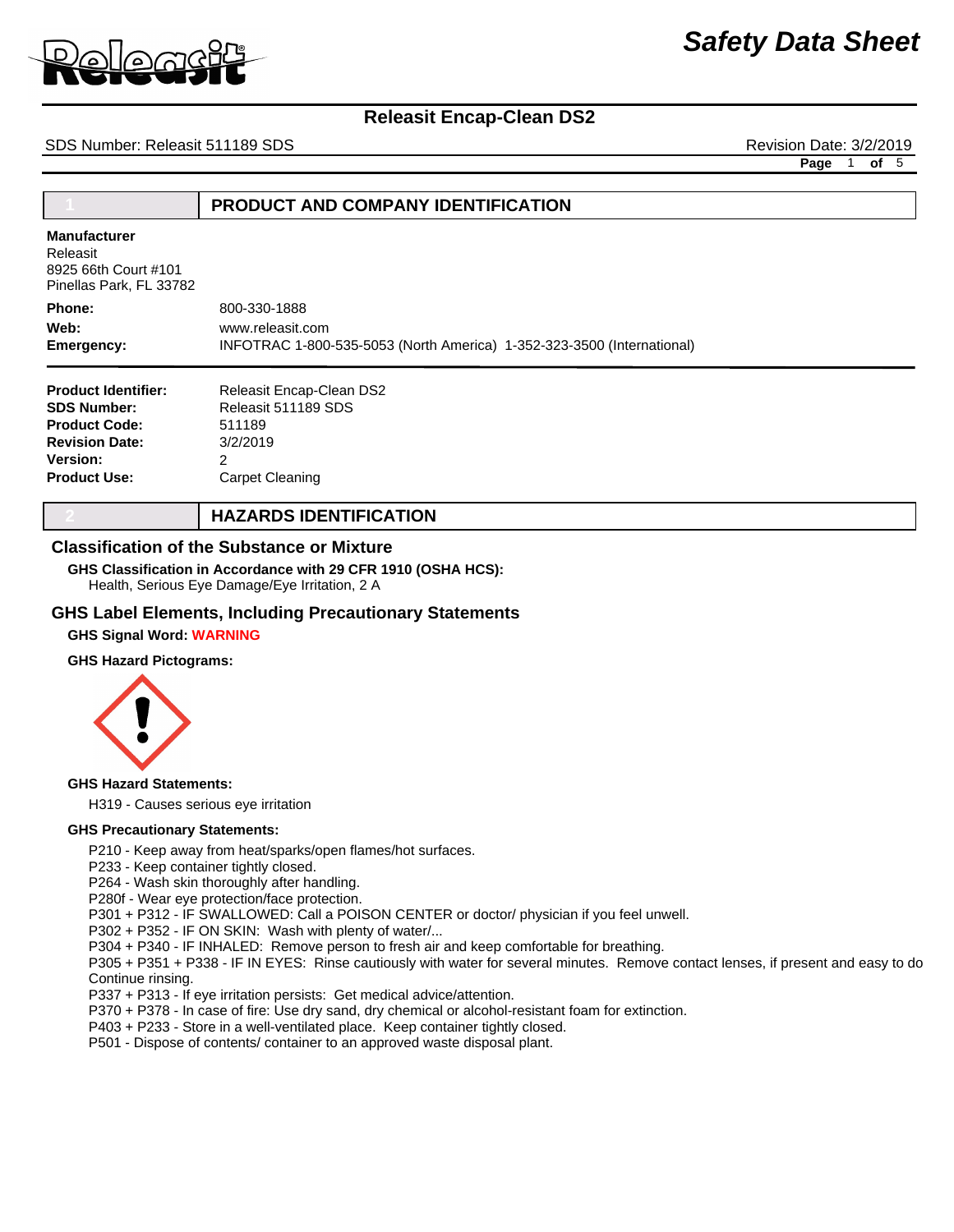

# **Releasit Encap-Clean DS2**

### SDS Number: Releasit 511189 SDS **Revision Date: 3/2/2019** Revision Date: 3/2/2019

Health = 1, Fire = 0, Reactivity = 0, Specific Hazard = None Health = 1, Fire = 0, Physical Hazard =  $0$ B - Safety Glasses, Gloves **NFPA: HMIS III: HMIS PPE:** 



## **3 COMPOSITION/INFORMATION OF INGREDIENTS**

| Chemical Ingredients: |       |                |  |
|-----------------------|-------|----------------|--|
| CAS#                  | %     | Chemical Name: |  |
| 67-63-0               | <4.0% | 2-Propanol     |  |

\* The exact percentage (concentration) of composition has been withheld as a trade secret.

# **4 FIRST AID MEASURES Inhalation:** Give oxygen or artificail respiration if needed. **Skin Contact:** Promptly flush skin with water until all chemical is removed. Get medical attention if needed. **Eye Contact:** Immediately flush eyes with large amounts of water for at least 15 minutes, lifting eyelids occasionally to facilitate irrigation. If systom persist, call a physician. **Ingestion:** Do not induce vomiting. Seek immediate medical attention. Drink large quantities of water.

|                            | <b>FIRE FIGHTING MEASURES</b> |
|----------------------------|-------------------------------|
| <b>Flammability:</b>       | N/A                           |
|                            |                               |
| <b>Flash Point:</b>        | N/A                           |
| <b>Flash Point Method:</b> | N/A                           |
| <b>Burning Rate:</b>       | N/A                           |
| <b>Autoignition Temp:</b>  | N/A                           |
| LEL:                       | N/A                           |
| UEL:                       | N/A                           |
|                            |                               |

Dry powder, foam, carbon dioxide. Wear self contained breathing apparatus and other protective clothing.

### **6 ACCIDENTAL RELEASE MEASURES**

Wear appropriate personal protective equipment Eliminate all sources of ignition. Watch out for slippery conditions when spillage. Avoid contact with eyes. Ventilate area and wash spill site after material pickup is complete. *Safety Data Sheet*

**Page** 2 **of** 5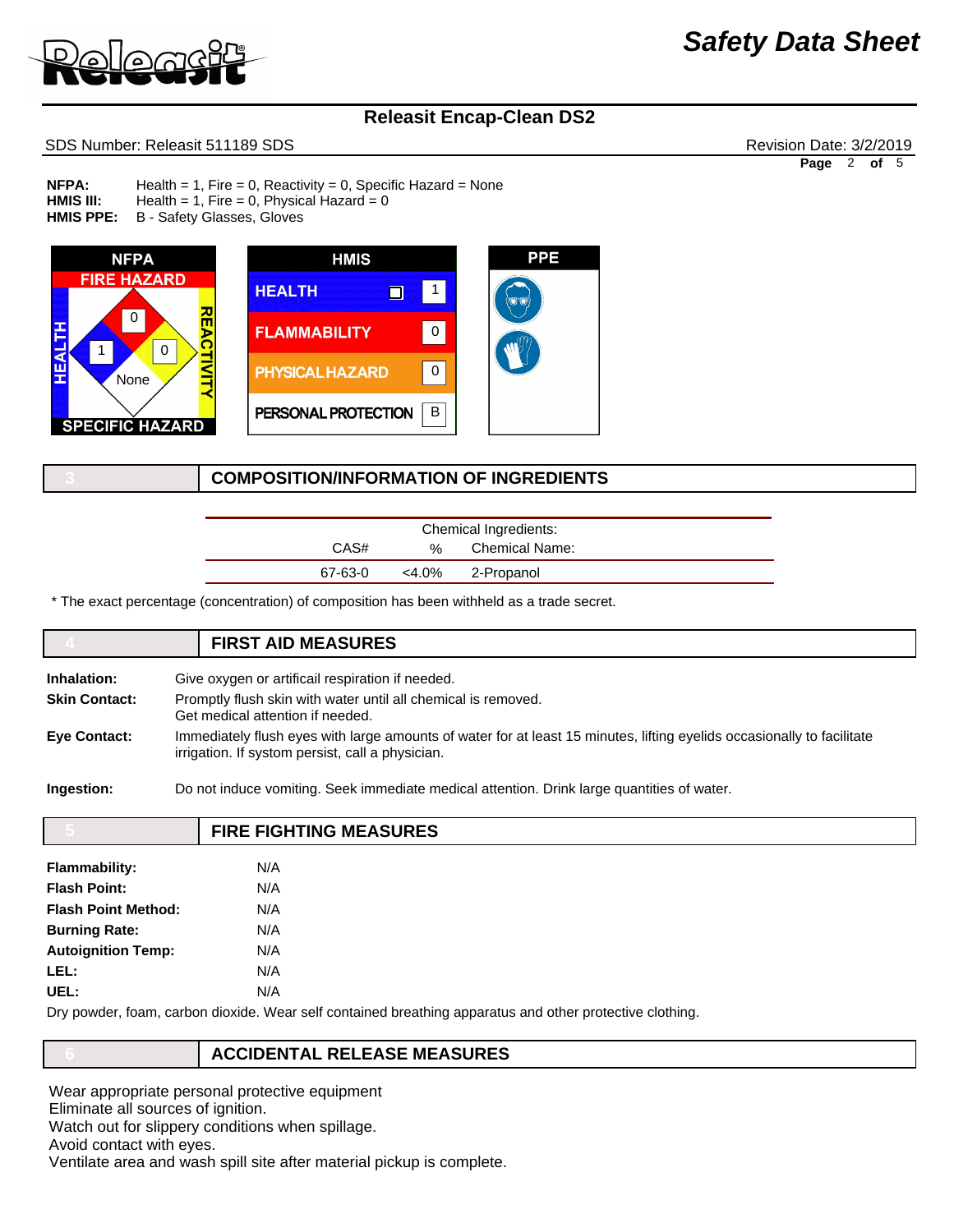

# *Safety Data Sheet*

# **Releasit Encap-Clean DS2**

### SDS Number: Releasit 511189 SDS **Revision Date: 3/2/2019** Revision Date: 3/2/2019

**Page** 3 **of** 5

|                                                  |                                                                                                                         | <b>HANDLING AND STORAGE</b>                                            |                           |                                                                                                                                                                                                              |
|--------------------------------------------------|-------------------------------------------------------------------------------------------------------------------------|------------------------------------------------------------------------|---------------------------|--------------------------------------------------------------------------------------------------------------------------------------------------------------------------------------------------------------|
|                                                  | <b>Handling Precautions:</b>                                                                                            | open flame, excessive heat, or direct sunlight.<br>handling.           |                           | Avoid breathing vapors or mist. Avoid contact with eyes, skin, or clothing. Do not expose containers to<br>Keep away from sources of ignition. Keep material out of reach of children. Wash thoroughly after |
|                                                  | <b>Storage Requirements:</b>                                                                                            | Keep away from heat, sparks, and flames.                               |                           |                                                                                                                                                                                                              |
|                                                  |                                                                                                                         | <b>EXPOSURE CONTROLS/PERSONAL PROTECTION</b>                           |                           |                                                                                                                                                                                                              |
| <b>Equipment:</b>                                | <b>Personal Protective</b>                                                                                              | Goggles; Gloves;                                                       |                           |                                                                                                                                                                                                              |
|                                                  | 2-Propanol cas#: (67-63-0) [<4.0%]                                                                                      |                                                                        |                           |                                                                                                                                                                                                              |
|                                                  |                                                                                                                         | Components with workplace control parameters                           |                           |                                                                                                                                                                                                              |
| TWA                                              | 200 ppm                                                                                                                 | USA. ACGIH Threshold Limit Values                                      |                           |                                                                                                                                                                                                              |
|                                                  | Eye & Upper Respiratory Tract irritation<br>Central Nervous System impairment<br>Not classifiable as a human carcinogen | (TLV)                                                                  |                           |                                                                                                                                                                                                              |
| <b>STEL</b>                                      | 400 ppm                                                                                                                 | USA. ACGIH Threshold Limit Values                                      |                           |                                                                                                                                                                                                              |
|                                                  | Eye & Upper Respiratory Tract irritation<br>Central Nervous System impairment<br>Not classifiable as a human carcinogen | (TLV)                                                                  |                           |                                                                                                                                                                                                              |
| <b>TWA</b>                                       | $400$ ppm<br>980 mg/m3                                                                                                  | USA, OSHA - TABLE Z-1 Limits for<br>Air Contaminants - 1910.1000       |                           |                                                                                                                                                                                                              |
| <b>STEL</b>                                      | 500 ppm<br>1,225 mg/m3                                                                                                  | USA. OSHA - TABLE Z-1 Limits for<br>Air Contaminants - 1910.1000       |                           |                                                                                                                                                                                                              |
| TWA                                              | 400 ppm<br>980 mg/m3                                                                                                    | USA. Occupational Exposure Limits<br>(OSHA) - Table Z-1 Limits for Air |                           |                                                                                                                                                                                                              |
|                                                  | The value in mg/m3 is approximate.                                                                                      | Contaminants                                                           |                           |                                                                                                                                                                                                              |
| <b>TWA</b>                                       | 400 ppm<br>980 mg/m3                                                                                                    | USA. NIOSH Recommended<br><b>Exposure Limits</b>                       |                           |                                                                                                                                                                                                              |
| SТ                                               | 500 ppm<br>1,225 mg/m3                                                                                                  | USA, NIOSH Recommended<br><b>Exposure Limits</b>                       |                           |                                                                                                                                                                                                              |
|                                                  |                                                                                                                         | PHYSICAL AND CHEMICAL PROPERTIES                                       |                           |                                                                                                                                                                                                              |
| Appearance:                                      |                                                                                                                         | <b>Translucent Liquid</b><br>Liquid                                    | Odor:                     | <b>Clean Scent</b>                                                                                                                                                                                           |
| <b>Physical State:</b><br><b>Odor Threshold:</b> |                                                                                                                         | No Information Available                                               | <b>Molecular Formula:</b> | No Information Available                                                                                                                                                                                     |
| <b>Particle Size:</b>                            |                                                                                                                         | No Information Available                                               | Solubility:               | <b>Completely Soluble</b>                                                                                                                                                                                    |
| <b>Spec Grav./Density:</b>                       |                                                                                                                         | $1.032 + - .005$                                                       | <b>Softening Point:</b>   | No Information Available                                                                                                                                                                                     |
| <b>Viscosity:</b>                                |                                                                                                                         | No Information Available                                               | <b>Percent Volatile:</b>  | No Information Available                                                                                                                                                                                     |
| <b>Saturated Vapor</b>                           |                                                                                                                         | No Information Available                                               | <b>Heat Value:</b>        | No Information Available                                                                                                                                                                                     |

Approximately 100C / 212F No Information Available **Concentration: Boiling Point: Flammability:**

**Heat Value: Freezing/Melting Pt.: Flash Point:**

No Information Available No Information Available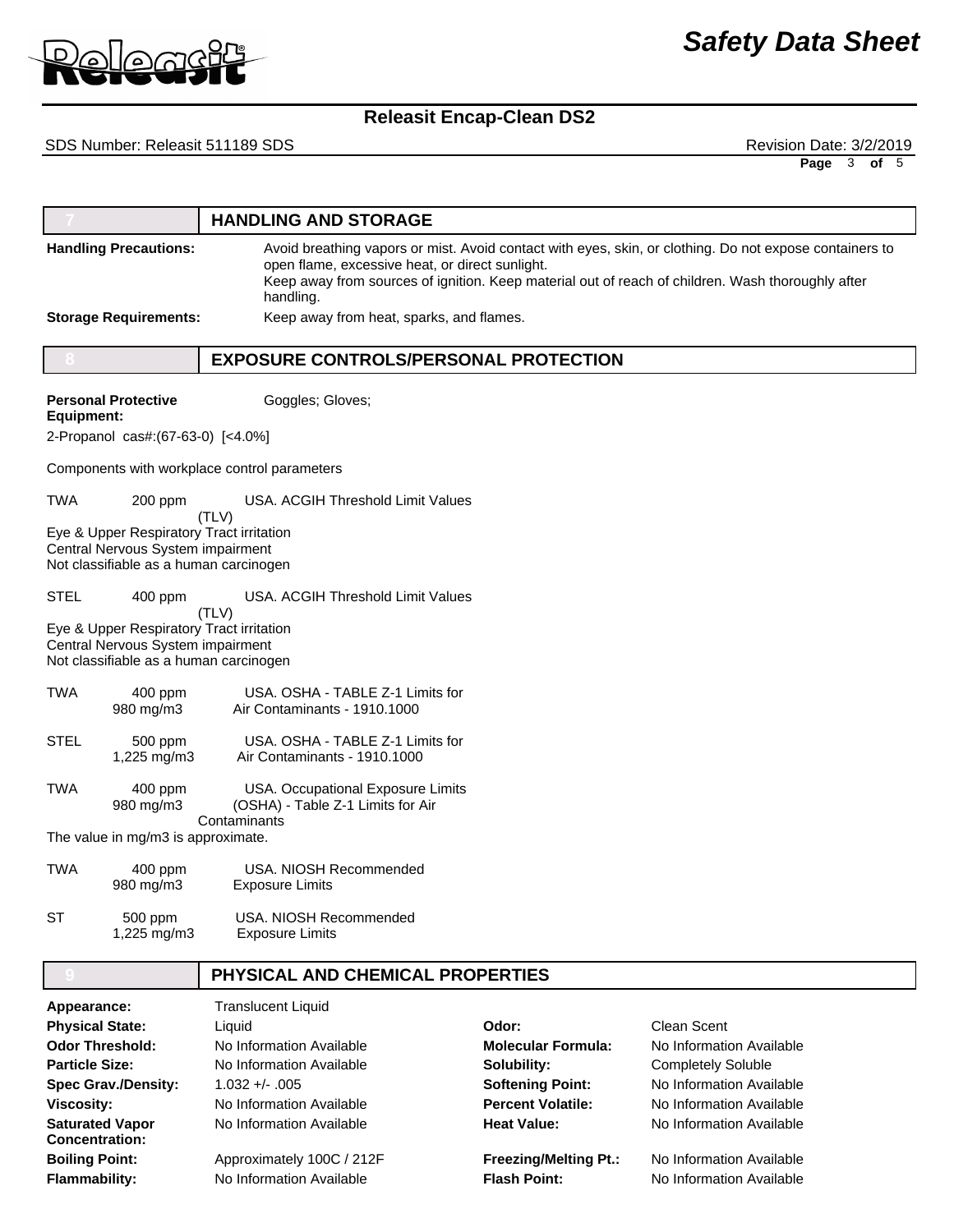

# *Safety Data Sheet*

# **Releasit Encap-Clean DS2**

#### SDS Number: Releasit 511189 SDS **Revision Date: 3/2/2019** Revision Date: 3/2/2019

**Page** 4 **of** 5

| <b>Partition Coefficient:</b> | No Information Available | Octar        |
|-------------------------------|--------------------------|--------------|
| <b>Vapor Pressure:</b>        | No Information Available | Vapo         |
| pH:                           | $9.5 +/-.5$              | VOC:         |
| Evap. Rate:                   | Similiar to water        | <b>Bulk</b>  |
| <b>Molecular weight:</b>      | No Information Available | Auto-        |
| <b>Decomp Temp:</b>           | No Information Available | <b>UFL/I</b> |

nol: **Density: Density: Augnition Temp: UFL/LFL:** <4.0%

No Information Available No Information Available No Information Available No Information Available No Information Available

### **10 STABILITY AND REACTIVITY**

| <b>Reactivity:</b>               | None under normal processing                                                                               |  |
|----------------------------------|------------------------------------------------------------------------------------------------------------|--|
| <b>Chemical Stability:</b>       | Product is stable under normal conditions.                                                                 |  |
| <b>Conditions to Avoid:</b>      | Heat, Flames and sparks                                                                                    |  |
| <b>Materials to Avoid:</b>       | Strong oxidizers, alkalis and acids                                                                        |  |
| <b>Hazardous Decomposition:</b>  | Ammonia vapors. If burned, normal combustion products: Carbon dioxide, Carbon Monoxide, Nitrogen<br>oxides |  |
| <b>Hazardous Polymerization:</b> | Will not occur.                                                                                            |  |

## **11 TOXICOLOGICAL INFORMATION**

2-Propanol cas#:(67-63-0) [<4.0%]

Information on toxicological effects

Acute toxicity:

LD50 Oral - rat - 5,045 mg/kg Remarks: Behavioral:Altered sleep time (including change in righting reflex). Behavioral:Somnolence (general depressed activity). LC50 Inhalation - rat - 8 h - 16000 ppm LD50 Dermal - rabbit - 12,800 mg/kg no data available

Skin corrosion/irritation: Skin - rabbit Result: Mild skin irritation

Serious eye damage/eye irritation: Eyes - rabbit Result: Eye irritation - 24 h

Respiratory or skin sensitisation: no data available

Germ cell mutagenicity: no data available

Carcinogenicity:

This product is or contains a component that is not classifiable as to its carcinogenicity based on its IARC, ACGIH, NTP, or EPA classification.

IARC: 3 - Group 3: Not classifiable as to its carcinogenicity to humans (2-Propanol) NTP: No component of this product present at levels greater than or equal to 0.1% is identified as a known or anticipated carcinogen by NTP. OSHA: No component of this product present at levels greater than or equal to 0.1% is identified as a carcinogen or potential carcinogen by OSHA.

Reproductive toxicity: no data available

Specific target organ toxicity - single exposure: May cause drowsiness or dizziness.

Specific target organ toxicity - repeated exposure: no data available

Aspiration hazard: no data available

Additional Information:

RTECS: NT8050000

Central nervous system depression, prolonged or repeated exposure can cause:, Nausea, Headache, Vomiting, narcosis, Drowsiness, Overexposure may cause mild, reversible liver effects. Kidney - Irregularities - Based on Human Evidence